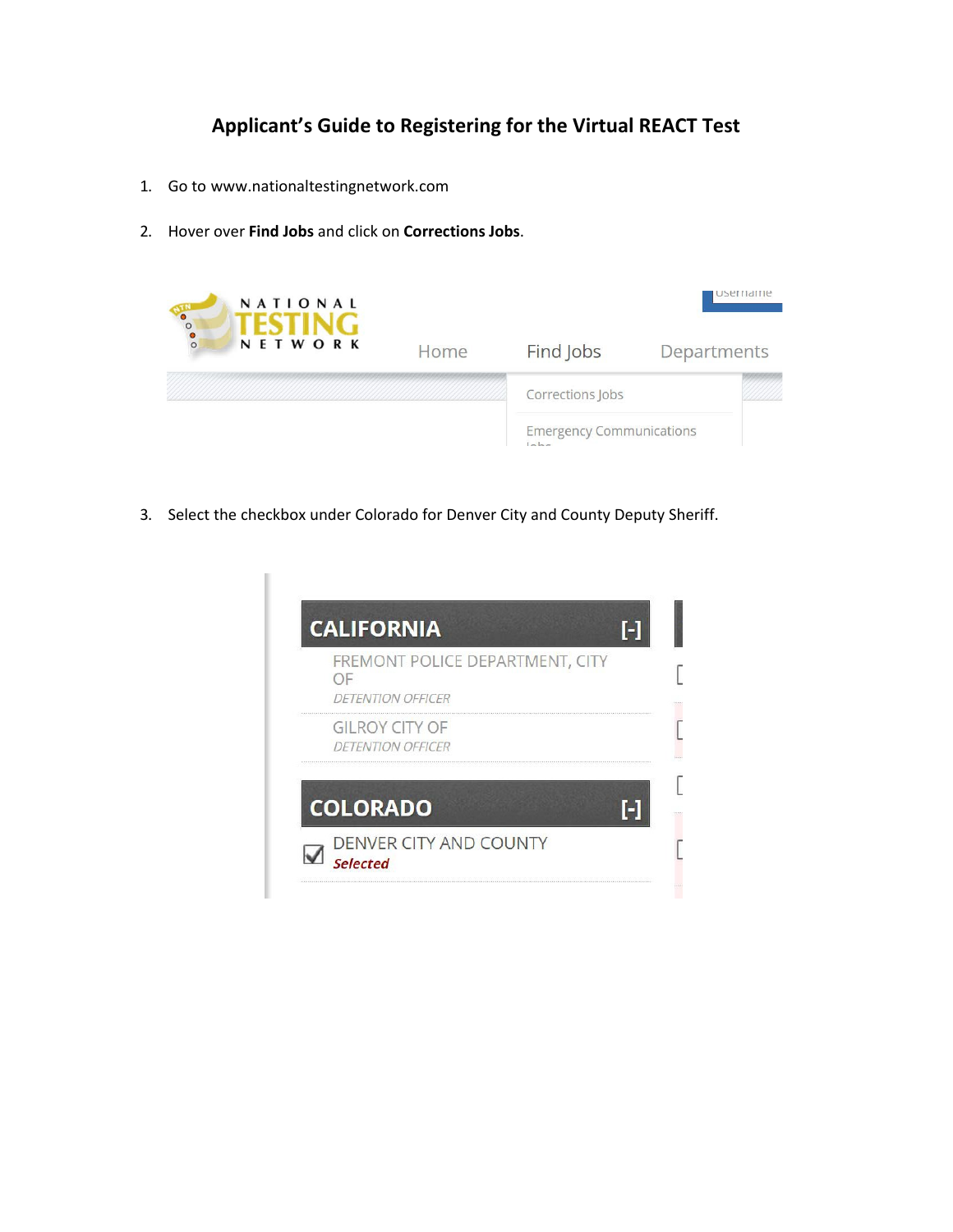4. Scroll down and on the left-hand side click the **Continue** button under **Currently Selected**.



5. When the REVIEW! message opens click **This is All I Want**.

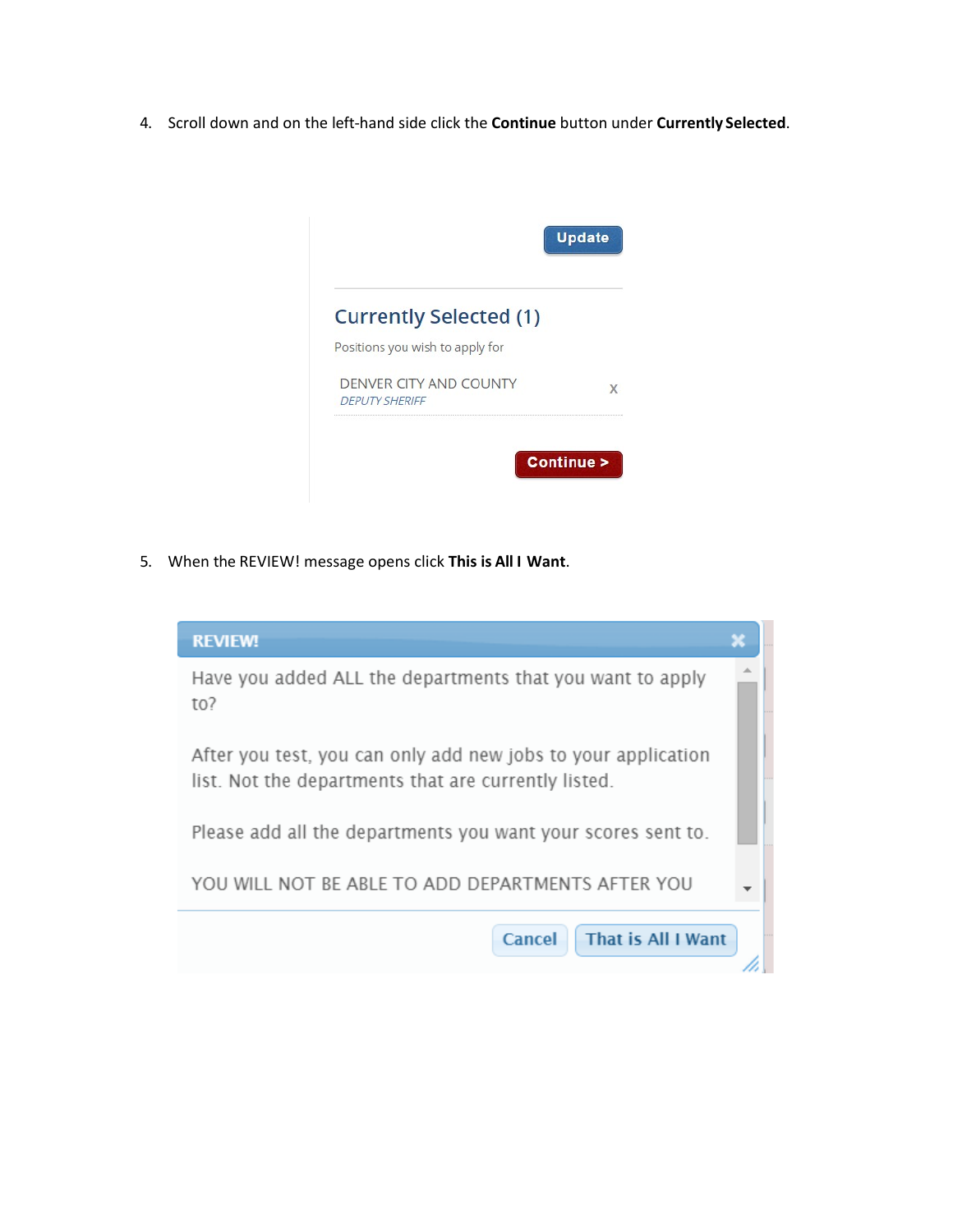6. Read through the job information and qualifications for the position. If you meet these qualifications click "Continue" at the bottom of the screen.



7. The next step prompts you to choose the location of your exam. Please choose the **VIRTUAL TESTING** option (which will allow you to take the test online at your own home). This option is located at the very top of the page.

| Where Would You Like to Test?<br>Please select a testing location that is most convenient for you. |                                                                                                      |
|----------------------------------------------------------------------------------------------------|------------------------------------------------------------------------------------------------------|
| <b>VIRTUAL TESTING</b>                                                                             | 0                                                                                                    |
| <b>Virtual Testing</b><br>۰                                                                        | ALL VIRTUAL EXAM TIMES ARE IN PACIFIC<br><b>TIME!</b>                                                |
|                                                                                                    | <b>Click here before registering for</b><br>requirements and more information<br>(opens in new tab)! |

8. Once you have selected a location scroll to the bottom of the page and click "Continue".

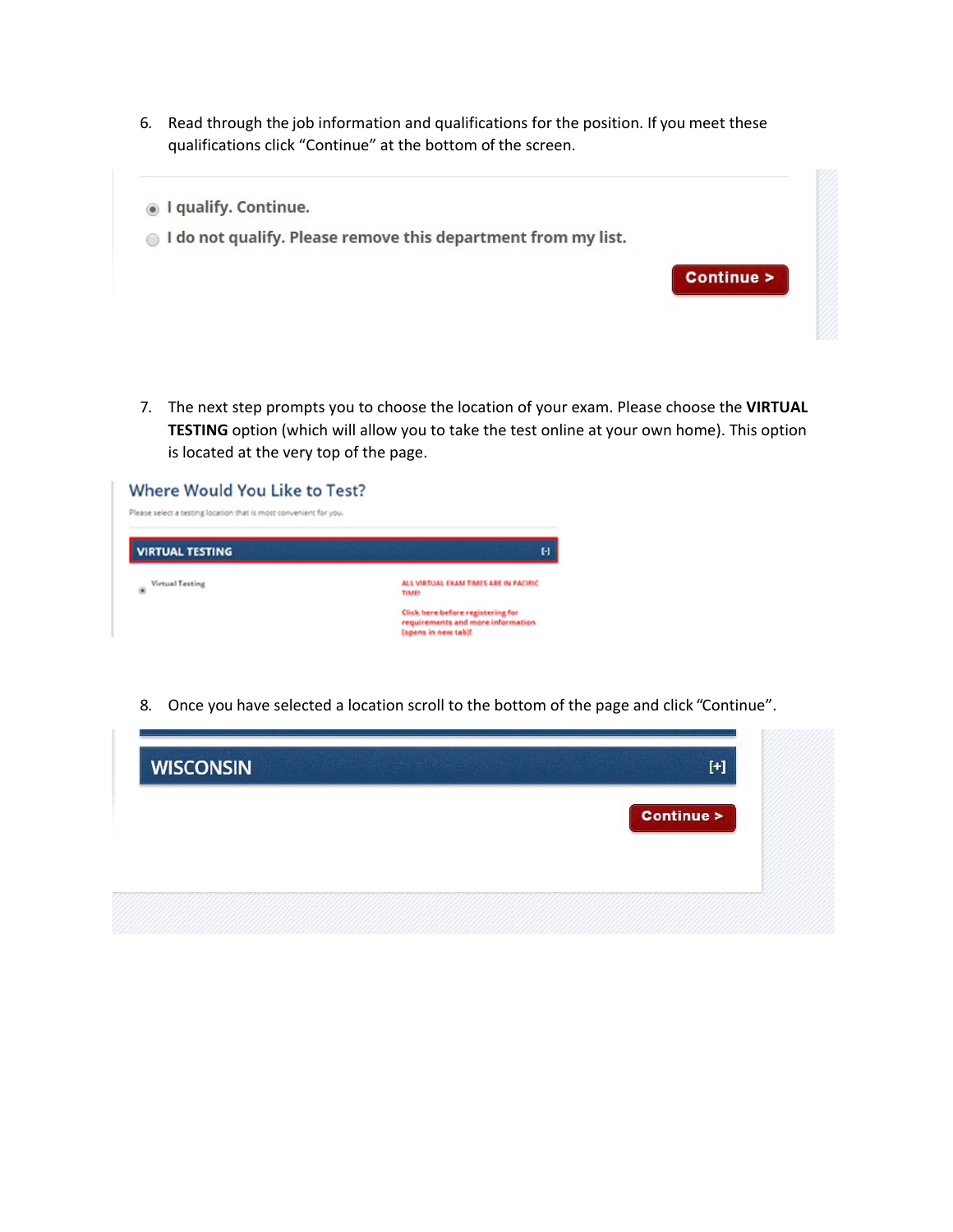9. The testing location's calendar will open. Select the time you wish to test by clicking on it. If sessions are full, continue to search for dates/times open. You may have to move into the next month to find an open session.

|        |        | <b>Schedule Your CORRECTIONS Test</b><br>Choose a time and date that works best for you.<br>If you do not see a date button, please choose a different test center. |                  |          |        |                |
|--------|--------|---------------------------------------------------------------------------------------------------------------------------------------------------------------------|------------------|----------|--------|----------------|
|        |        | Aurora - CC of Aurora Center of Simulation - Adult Corrections                                                                                                      |                  |          |        |                |
| <<     |        |                                                                                                                                                                     | <b>July 2016</b> |          |        | >              |
| Sunday | Monday | Tuesday                                                                                                                                                             | Wednesday        | Thursday | Friday | Saturday       |
|        |        |                                                                                                                                                                     |                  |          | 1      | $\overline{2}$ |
| 3      | 4      | 5                                                                                                                                                                   | 6                | 7        | 8      | 9              |
| 10     | 11     | 12<br>09:00 AM                                                                                                                                                      | 13               | 14       | 15     | 16             |
| 17     | 10     | 10                                                                                                                                                                  | 20               | 21       | 22     | כר             |

10. Review the time, date, and location you wish to test. If the information is correct click **Continue**. Your screen will show a \$35.00 cost to test. This is a default setting and will change once you reach Step 15. You will not be charged to take the test.

| <b>Currently Selected (1)</b>                     |                      | <b>Confirm Test Information</b>                                                           |          |                                                                                                         |         |
|---------------------------------------------------|----------------------|-------------------------------------------------------------------------------------------|----------|---------------------------------------------------------------------------------------------------------|---------|
| DENVER CITY AND COUNTY<br><b>DEPUTY SHERIFF</b>   | Schedule             |                                                                                           |          |                                                                                                         |         |
| <b>CORRECTIONS</b>                                | Test                 | Date                                                                                      | Time     | <b>Test Location</b>                                                                                    | Cost    |
| Date/Time:<br>2020-07-01                          | <b>CORRECTIONS</b>   | Jul 01, 2020                                                                              | 10:00 AM | Virtual Testing                                                                                         | \$35.00 |
| 10:00 AM                                          | <b>Selected Jobs</b> |                                                                                           |          |                                                                                                         |         |
| <b>Testing Location</b><br><b>Virtual Testing</b> | <b>Job Name</b>      |                                                                                           |          |                                                                                                         | Cost    |
|                                                   |                      | DENVER CITY AND COUNTY - DEPUTY SHERIFF                                                   |          |                                                                                                         | \$0.00  |
|                                                   |                      | Exam Discount may apply. See the final price on checkout page.                            |          |                                                                                                         |         |
| <b>Check for New Departments</b>                  | <b>Total Cost:</b>   |                                                                                           |          |                                                                                                         | \$35.00 |
| before you test!                                  |                      | If paying with a voucher, you will have the opportunity to enter it later in the process. |          |                                                                                                         |         |
|                                                   | <b>Continue</b>      |                                                                                           |          |                                                                                                         |         |
|                                                   |                      |                                                                                           |          |                                                                                                         |         |
|                                                   |                      | department jobs before you test.                                                          |          | Before your test, check NTN for any new department jobs you want. You can only add existing             |         |
|                                                   |                      | add any new job postings as they become available.                                        |          | You will NOT be able to add any existing job postings after your test is completed. You will be able to |         |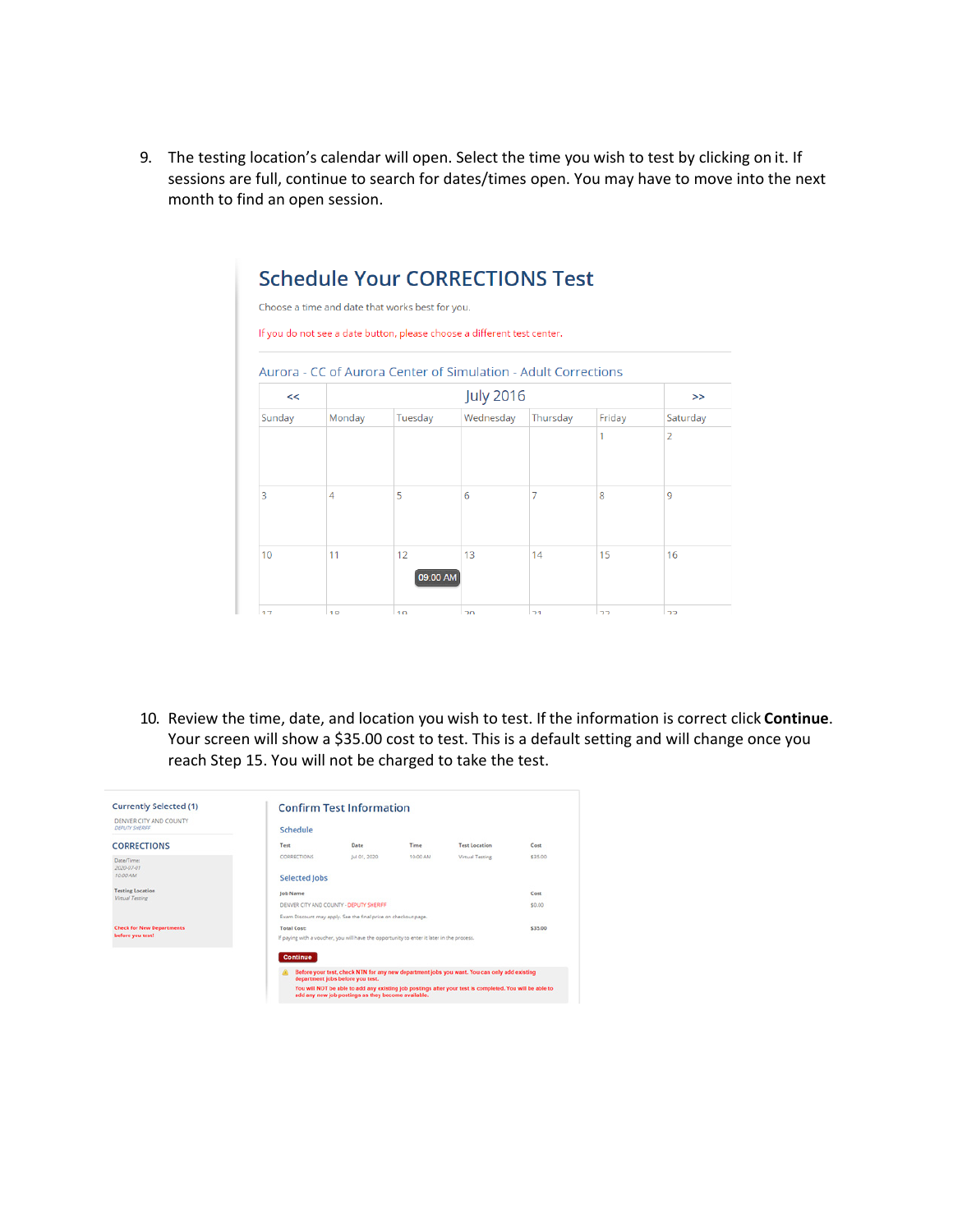11. If you are new to NTN you will need to create an account by clicking **Register for a New Account**. If you have tested with NTN before, log into your existing account and skip to step 14.

|                 | <b>Register for a New Account</b>           |
|-----------------|---------------------------------------------|
|                 | If you are a returning user, please log in. |
| <b>Username</b> |                                             |
| Password        |                                             |

12. If you are creating a new account, fill out the requested information on the next screen andclick **Create Account**. Please complete all required fields on this page.





14. On the next page, there will be an option to purchase a practice test. This is not required and is purchased at the candidate's discretion.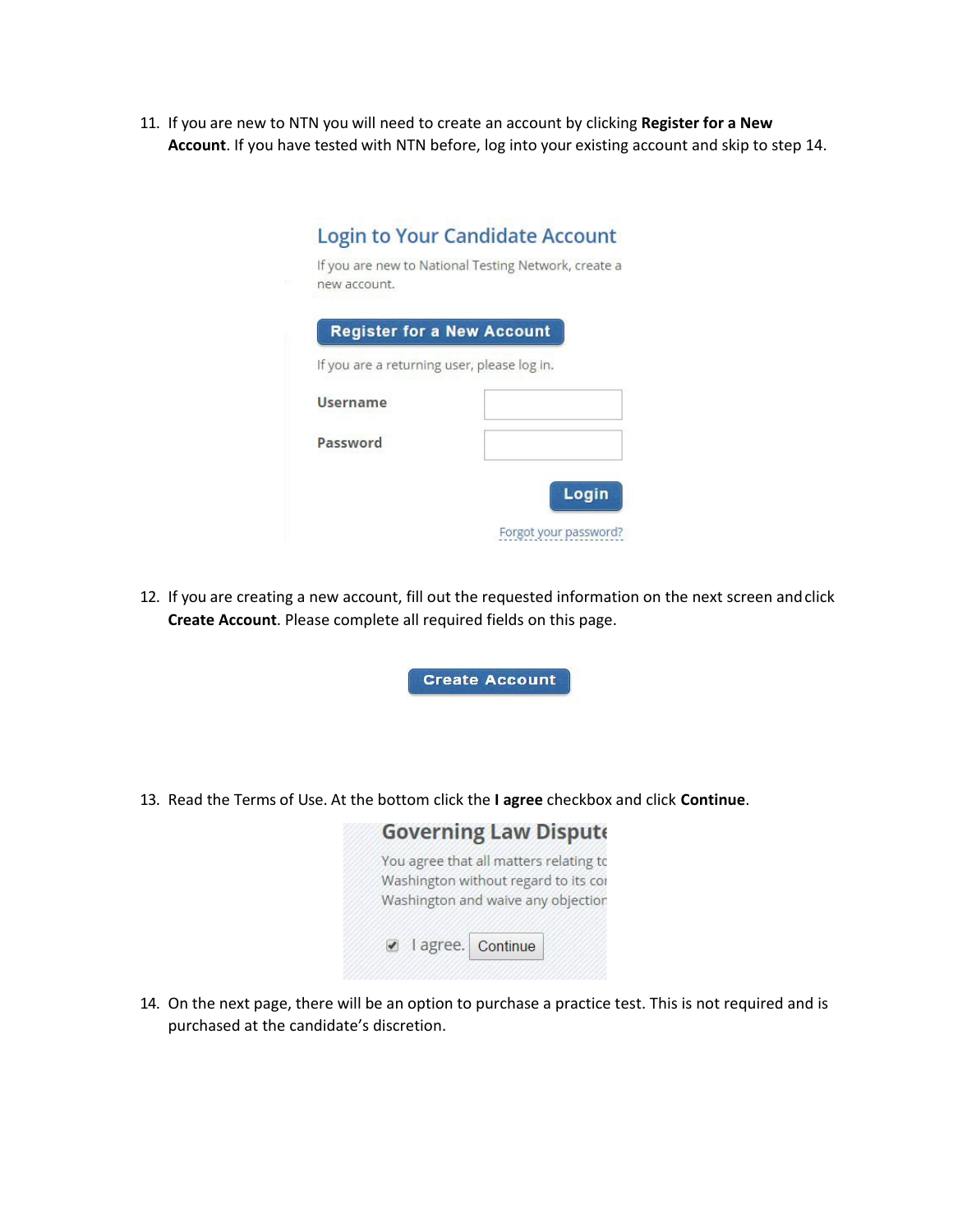Click "Add a Practice Test" below to purchase the React Practice Test. If you are not interested in purchasing a practice test click "No Thank You" and continue with your check-out process.

No Thank You

15. On the next screen review the time, date, and location of your test. Also, please be sure to verify your email address and then click **Complete Order**.

| <b>Confirm Order</b>                                  |                 |            |                    |                                                 |
|-------------------------------------------------------|-----------------|------------|--------------------|-------------------------------------------------|
| Schedule                                              |                 |            |                    |                                                 |
| Test                                                  | Date            | Time       | Test<br>Location   | Cost                                            |
| <b>CORRECTIONS</b>                                    | Jun 17,<br>2020 | 7:00<br>AM | Virtual<br>Testing | \$35.00                                         |
| <b>Selected Jobs</b>                                  |                 |            |                    |                                                 |
| <b>Job Name</b>                                       |                 |            |                    | Cost                                            |
| DENVER CITY AND COUNTY - DEPUTY SHERIFF               |                 |            |                    | \$0.00                                          |
| Exam Discount                                         |                 |            |                    | $-$35.00$                                       |
| <b>Total Cost</b>                                     |                 |            |                    | \$0.00 USD<br>All amounts are in US<br>dollars. |
| Receipts will be sent to the following email address: |                 |            |                    |                                                 |
| <b>Your Email Here</b>                                |                 |            |                    |                                                 |
| <b>Complete Order</b>                                 |                 |            |                    |                                                 |

- 16. The next page that will confirm that your test has been scheduled. Please review that all information including testing dates/times are correct. If you need to make changes to your testing date, please contact NTN Support by clicking **Contact** at the top left of the screen.
- 17. Scroll down page. You will be required to complete the Work Attitudes Questionnaire and the Application Form.